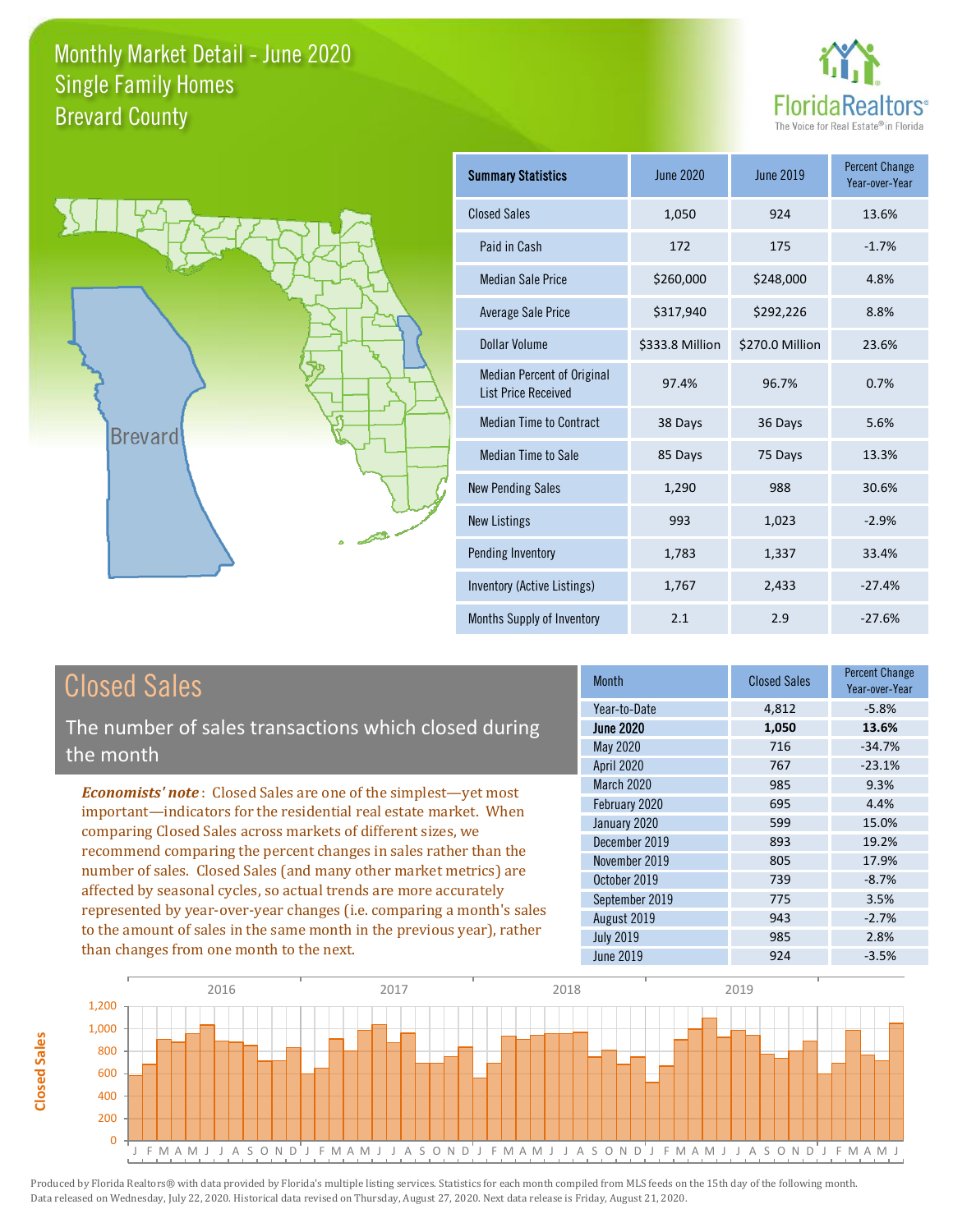this statistic should be interpreted with care.



197 -10.9%

| Cash Sales                                                                     | <b>Month</b>      | <b>Cash Sales</b> | <b>Percent Change</b><br>Year-over-Year |
|--------------------------------------------------------------------------------|-------------------|-------------------|-----------------------------------------|
|                                                                                | Year-to-Date      | 892               | $-21.0%$                                |
| The number of Closed Sales during the month in which                           | <b>June 2020</b>  | 172               | $-1.7%$                                 |
| buyers exclusively paid in cash                                                | May 2020          | 123               | $-46.3%$                                |
|                                                                                | <b>April 2020</b> | 103               | $-50.5%$                                |
|                                                                                | <b>March 2020</b> | 183               | $-2.1%$                                 |
|                                                                                | February 2020     | 146               | $-18.4%$                                |
| <b>Economists' note:</b> Cash Sales can be a useful indicator of the extent to | January 2020      | 165               | 9.3%                                    |
| which investors are participating in the market. Why? Investors are            | December 2019     | 168               | $-4.5%$                                 |
| far more likely to have the funds to purchase a home available up front,       | November 2019     | 170               | 13.3%                                   |
| whereas the typical homebuyer requires a mortgage or some other                | October 2019      | 162               | $-26.0%$                                |
| form of financing. There are, of course, many possible exceptions, so          | September 2019    | 154               | $-16.3%$                                |

August 2019



# Cash Sales as a Percentage of Closed Sales

The percentage of Closed Sales during the month which were Cash Sales

*Economists' note* : This statistic is simply another way of viewing Cash Sales. The remaining percentages of Closed Sales (i.e. those not paid fully in cash) each month involved some sort of financing, such as mortgages, owner/seller financing, assumed loans, etc.

| Month            | <b>Percent of Closed</b><br>Sales Paid in Cash | <b>Percent Change</b><br>Year-over-Year |
|------------------|------------------------------------------------|-----------------------------------------|
| Year-to-Date     | 18.5%                                          | $-16.3%$                                |
| <b>June 2020</b> | 16.4%                                          | $-13.2%$                                |
| May 2020         | 17.2%                                          | $-17.7%$                                |
| April 2020       | 13.4%                                          | $-35.6%$                                |
| March 2020       | 18.6%                                          | $-10.6%$                                |
| February 2020    | 21.0%                                          | $-21.9%$                                |
| January 2020     | 27.5%                                          | $-5.2%$                                 |
| December 2019    | 18.8%                                          | $-20.0%$                                |
| November 2019    | 21.1%                                          | $-4.1%$                                 |
| October 2019     | 21.9%                                          | $-19.2%$                                |
| September 2019   | 19.9%                                          | $-19.1%$                                |
| August 2019      | 20.9%                                          | $-8.3%$                                 |
| <b>July 2019</b> | 20.7%                                          | $-1.9%$                                 |
| <b>June 2019</b> | 18.9%                                          | $-6.0%$                                 |

July 2019 204 204 1.0%

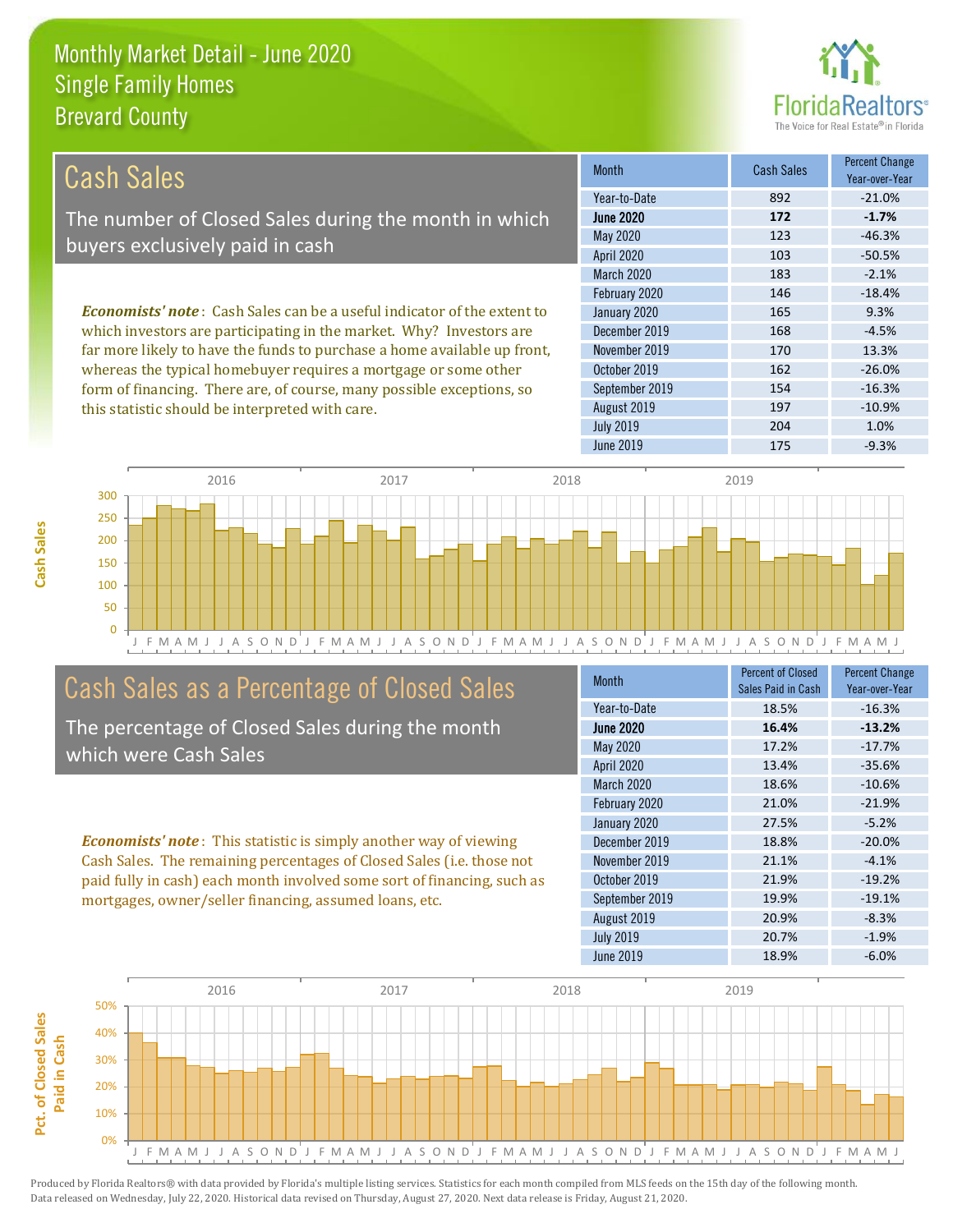

#### Month Median Sale Price Percent Change Year-over-Year June 2020 **\$260,000 4.8%** Year-to-Date \$254,900 8.5% November 2019 **\$240,000** \$240,000 6.5% May 2020 \$250,000 \$250,000 4.5% April 2020 \$255,000 7.1% January 2020 **5240,982** 5.5% December 2019 **\$248,000** 8.3% March 2020 \$259,571 14.0% February 2020 \$248,000 \$248,000 7.8% October 2019 **\$240,000** \$240,000 4.3% September 2019 **\$240,000** 2.1% August 2019 **\$234,000** -0.4% July 2019 **\$244,000 6.6%** June 2019 **\$248,000** \$248,000 7.8% *Economists' note* : Median Sale Price is our preferred summary statistic for price activity because, unlike Average Sale Price, Median Sale Price is not sensitive to high sale prices for small numbers of homes that may not be characteristic of the market area. Keep in mind that median price trends over time are not always solely caused by changes in the general value of local real estate. Median sale price only reflects the values of the homes that *sold* each month, and the mix of the types of homes that sell can change over time. 2016 2017 2018 2019 Median Sale Price The median sale price reported for the month (i.e. 50% of sales were above and 50% of sales were below)



# Average Sale Price

The average sale price reported for the month (i.e. total sales in dollars divided by the number of sales)

*Economists' note* : Usually, we prefer Median Sale Price over Average Sale Price as a summary statistic for home prices. However, Average Sale Price does have its uses—particularly when it is analyzed alongside the Median Sale Price. For one, the relative difference between the two statistics can provide some insight into the market for higher-end homes in an area.

| Month             | <b>Average Sale Price</b> | <b>Percent Change</b><br>Year-over-Year |
|-------------------|---------------------------|-----------------------------------------|
| Year-to-Date      | \$301,859                 | 7.6%                                    |
| <b>June 2020</b>  | \$317,940                 | 8.8%                                    |
| May 2020          | \$292,052                 | 2.0%                                    |
| <b>April 2020</b> | \$304,395                 | 8.1%                                    |
| March 2020        | \$304,720                 | 11.3%                                   |
| February 2020     | \$296,760                 | 8.0%                                    |
| January 2020      | \$283,356                 | 7.1%                                    |
| December 2019     | \$299,130                 | 8.5%                                    |
| November 2019     | \$286,042                 | 6.2%                                    |
| October 2019      | \$275,095                 | $-0.4%$                                 |
| September 2019    | \$274,869                 | 0.4%                                    |
| August 2019       | \$289,399                 | 6.1%                                    |
| <b>July 2019</b>  | \$289,093                 | 7.1%                                    |
| <b>June 2019</b>  | \$292,226                 | 6.5%                                    |

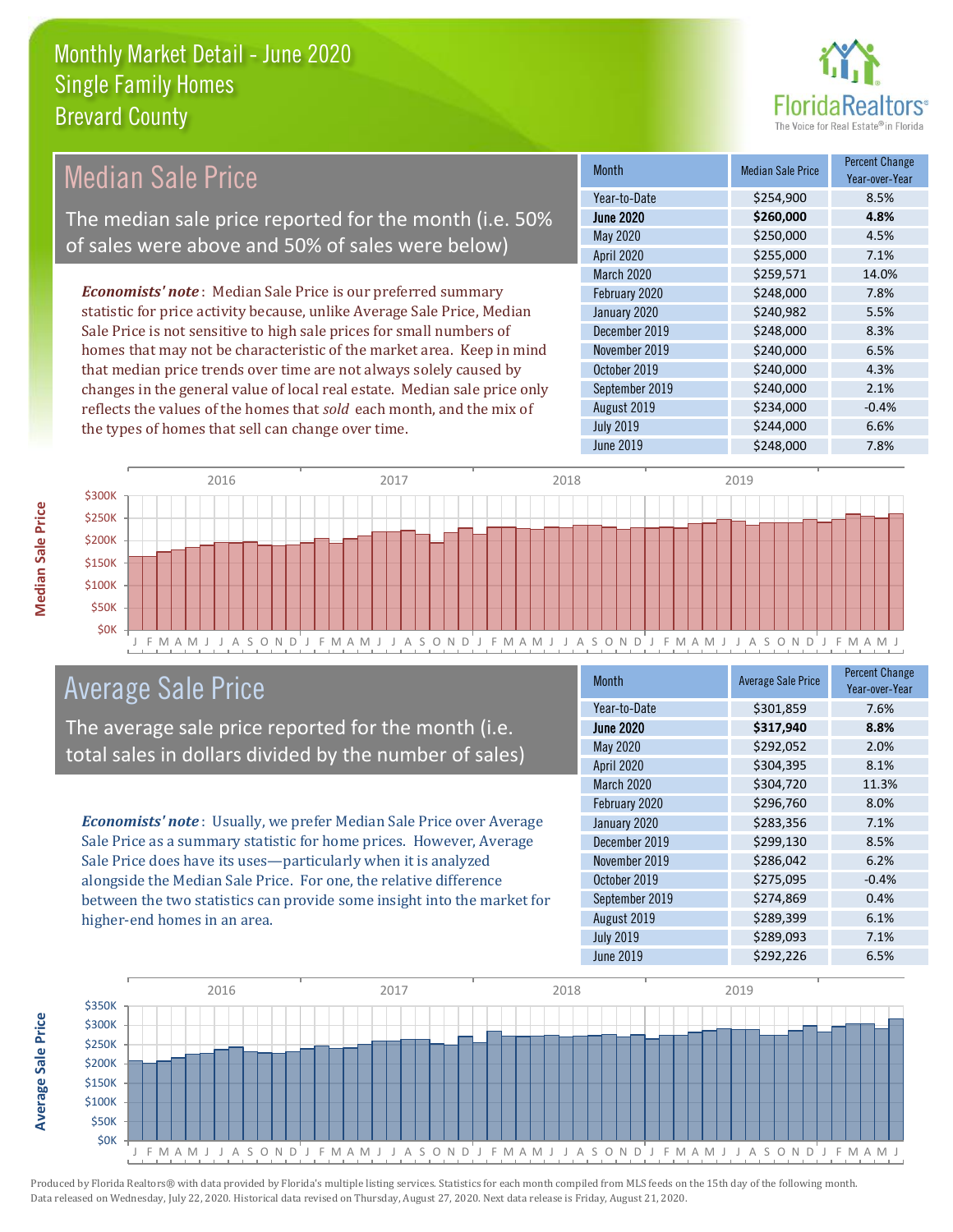

## ollar Volume

The sum of the sale prices for all sales which closed during the month

*Economists' note* : Dollar Volume is simply the sum of all sale prices in a given time period, and can quickly be calculated by multiplying Closed Sales by Average Sale Price. It is a strong indicator of the health of the real estate industry in a market, and is of particular interest to real estate professionals, investors, analysts, and government agencies. Potential home sellers and home buyers, on the other hand, will likely be better served by paying attention to trends in the two components of Dollar Volume (i.e. sales and prices) individually.

| <b>Month</b>      | <b>Dollar Volume</b> | <b>Percent Change</b><br>Year-over-Year |
|-------------------|----------------------|-----------------------------------------|
| Year-to-Date      | \$1.5 Billion        | 1.4%                                    |
| <b>June 2020</b>  | \$333.8 Million      | 23.6%                                   |
| May 2020          | \$209.1 Million      | $-33.4%$                                |
| <b>April 2020</b> | \$233.5 Million      | $-17.0%$                                |
| March 2020        | \$300.1 Million      | 21.6%                                   |
| February 2020     | \$206.2 Million      | 12.8%                                   |
| January 2020      | \$169.7 Million      | 23.1%                                   |
| December 2019     | \$267.1 Million      | 29.4%                                   |
| November 2019     | \$230.3 Million      | 25.1%                                   |
| October 2019      | \$203.3 Million      | $-9.0%$                                 |
| September 2019    | \$213.0 Million      | 3.9%                                    |
| August 2019       | \$272.9 Million      | 3.2%                                    |
| <b>July 2019</b>  | \$284.8 Million      | 10.1%                                   |
| <b>June 2019</b>  | \$270.0 Million      | 2.7%                                    |



# Median Percent of Original List Price Received

The median of the sale price (as a percentage of the original list price) across all properties selling during the month

*Economists' note* : The Median Percent of Original List Price Received is useful as an indicator of market recovery, since it typically rises as buyers realize that the market may be moving away from them and they need to match the selling price (or better it) in order to get a contract on the house. This is usually the last measure to indicate a market has shifted from down to up, so it is what we would call a *lagging* indicator.

| <b>Month</b>      | Med. Pct. of Orig.<br><b>List Price Received</b> | <b>Percent Change</b><br>Year-over-Year |
|-------------------|--------------------------------------------------|-----------------------------------------|
| Year-to-Date      | 97.3%                                            | 1.5%                                    |
| <b>June 2020</b>  | 97.4%                                            | 0.7%                                    |
| May 2020          | 97.4%                                            | 1.5%                                    |
| <b>April 2020</b> | 97.6%                                            | 1.8%                                    |
| March 2020        | 97.3%                                            | 1.6%                                    |
| February 2020     | 97.1%                                            | 1.9%                                    |
| January 2020      | 96.5%                                            | 1.5%                                    |
| December 2019     | 96.9%                                            | 1.6%                                    |
| November 2019     | 97.1%                                            | 1.1%                                    |
| October 2019      | 96.6%                                            | 0.6%                                    |
| September 2019    | 97.0%                                            | 0.5%                                    |
| August 2019       | 96.7%                                            | 0.1%                                    |
| <b>July 2019</b>  | 96.5%                                            | 0.0%                                    |
| <b>June 2019</b>  | 96.7%                                            | $-0.2%$                                 |



Produced by Florida Realtors® with data provided by Florida's multiple listing services. Statistics for each month compiled from MLS feeds on the 15th day of the following month. Data released on Wednesday, July 22, 2020. Historical data revised on Thursday, August 27, 2020. Next data release is Friday, August 21, 2020.

**Med. Pct. of Orig.** 

Med. Pct. of Orig.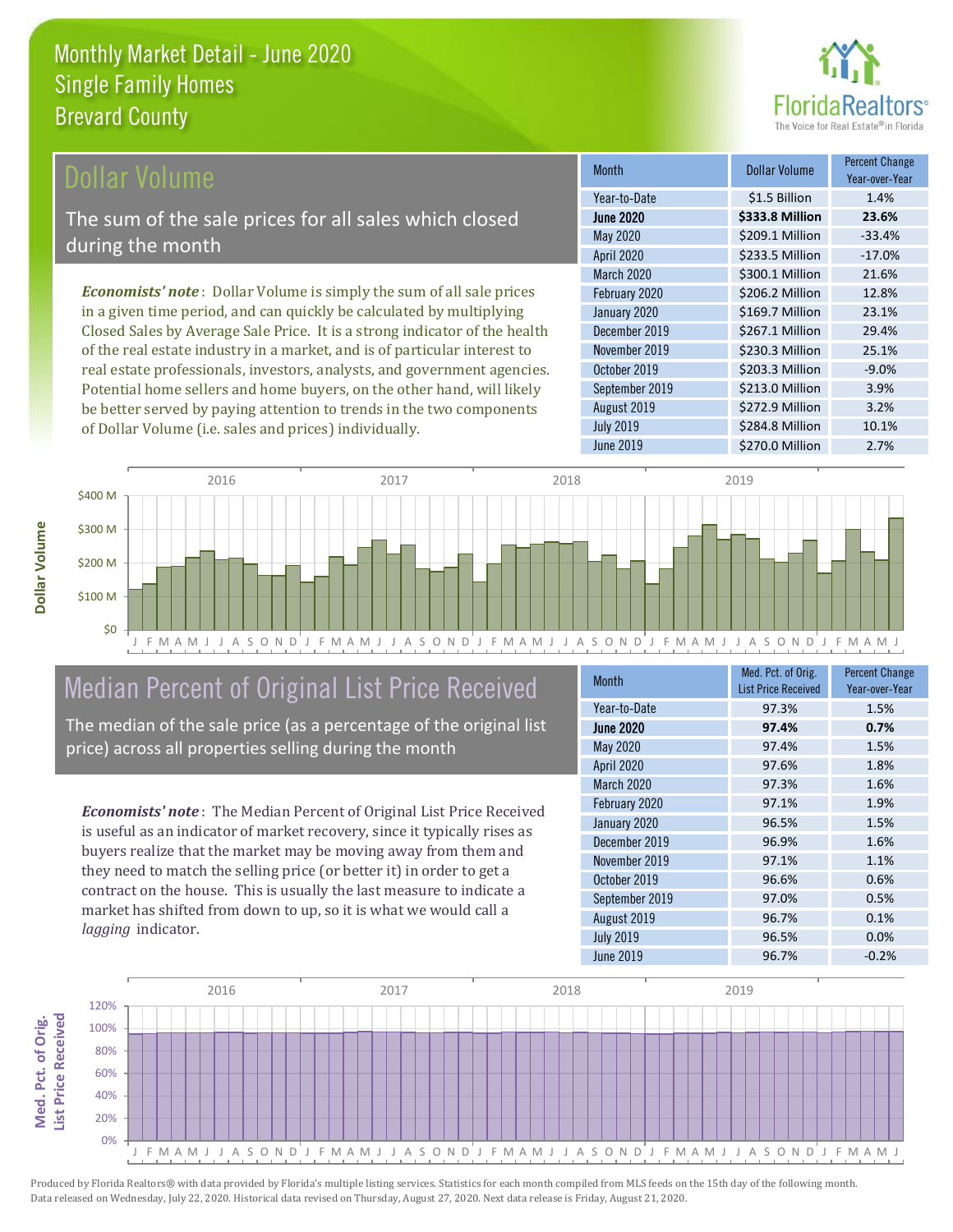

# Median Time to Contract

The median number of days between the listing date and contract date for all Closed Sales during the month

*Economists' note* : Like Time to Sale, Time to Contract is a measure of the length of the home selling process calculated for sales which closed during the month. The difference is that Time to Contract measures the number of days between the initial listing of a property and the signing of the contract which eventually led to the closing of the sale. When the gap between Median Time to Contract and Median Time to Sale grows, it is usually a sign of longer closing times and/or declining numbers of cash sales.

| <b>Month</b>     | Median Time to<br>Contract | <b>Percent Change</b><br>Year-over-Year |
|------------------|----------------------------|-----------------------------------------|
| Year-to-Date     | 32 Days                    | $-27.3%$                                |
| <b>June 2020</b> | 38 Days                    | 5.6%                                    |
| May 2020         | 26 Days                    | $-31.6%$                                |
| April 2020       | 20 Days                    | $-51.2%$                                |
| March 2020       | 31 Days                    | $-36.7%$                                |
| February 2020    | 38 Days                    | $-33.3%$                                |
| January 2020     | 36 Days                    | $-33.3%$                                |
| December 2019    | 30 Days                    | $-31.8%$                                |
| November 2019    | 29 Days                    | $-25.6%$                                |
| October 2019     | 38 Days                    | 11.8%                                   |
| September 2019   | 31 Days                    | 3.3%                                    |
| August 2019      | 30 Days                    | $-6.3%$                                 |
| <b>July 2019</b> | 32 Days                    | 10.3%                                   |
| <b>June 2019</b> | 36 Days                    | 38.5%                                   |





# Median Time to Sale

The median number of days between the listing date and closing date for all Closed Sales during the month

*Economists' note* : Time to Sale is a measure of the length of the home selling process, calculated as the number of days between the initial listing of a property and the closing of the sale. *Median* Time to Sale is the amount of time the "middle" property selling this month was on the market. That is, 50% of homes selling this month took *less* time to sell, and 50% of homes took *more* time to sell. Median Time to Sale gives a more accurate picture than Average Time to Sale, which can be skewed upward by small numbers of properties taking an abnormally long time to sell.

| <b>Month</b>      | <b>Median Time to Sale</b> | <b>Percent Change</b><br>Year-over-Year |
|-------------------|----------------------------|-----------------------------------------|
| Year-to-Date      | 77 Days                    | $-8.3%$                                 |
| <b>June 2020</b>  | 85 Days                    | 13.3%                                   |
| <b>May 2020</b>   | 72 Days                    | $-8.9%$                                 |
| <b>April 2020</b> | 63 Days                    | $-20.3%$                                |
| March 2020        | 75 Days                    | $-16.7%$                                |
| February 2020     | 83 Days                    | $-11.7%$                                |
| January 2020      | 79 Days                    | $-14.1%$                                |
| December 2019     | 69 Days                    | $-15.9%$                                |
| November 2019     | 67 Days                    | $-15.2%$                                |
| October 2019      | 77 Days                    | 5.5%                                    |
| September 2019    | 73 Days                    | 2.8%                                    |
| August 2019       | 71 Days                    | 0.0%                                    |
| <b>July 2019</b>  | 74 Days                    | 7.2%                                    |
| <b>June 2019</b>  | 75 Days                    | 11.9%                                   |

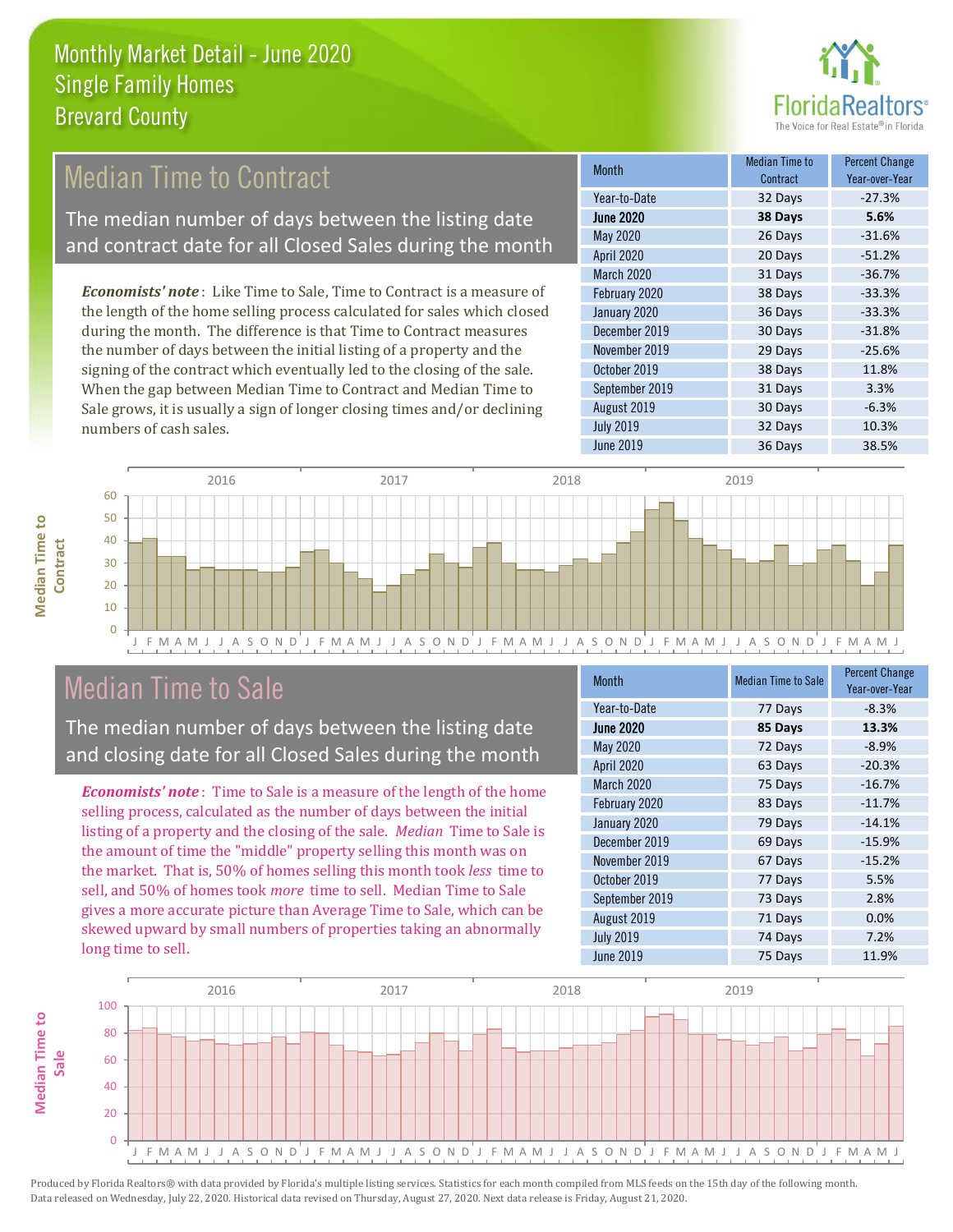distressed properties for sale.



| New Pending Sales                                                              | <b>Month</b>      | <b>New Pending Sales</b> | <b>Percent Change</b><br>Year-over-Year |
|--------------------------------------------------------------------------------|-------------------|--------------------------|-----------------------------------------|
|                                                                                | Year-to-Date      | 6,186                    | 1.9%                                    |
| The number of listed properties that went under                                | <b>June 2020</b>  | 1,290                    | 30.6%                                   |
| contract during the month                                                      | May 2020          | 1,204                    | 17.8%                                   |
|                                                                                | <b>April 2020</b> | 734                      | $-35.5%$                                |
|                                                                                | <b>March 2020</b> | 930                      | $-18.8%$                                |
| <b>Economists' note</b> : Because of the typical length of time it takes for a | February 2020     | 1,075                    | 16.2%                                   |
| sale to close, economists consider Pending Sales to be a decent                | January 2020      | 953                      | 12.0%                                   |
| indicator of potential future Closed Sales. It is important to bear in         | December 2019     | 688                      | 12.4%                                   |
| mind, however, that not all Pending Sales will be closed successfully.         | November 2019     | 828                      | 22.8%                                   |
| So, the effectiveness of Pending Sales as a future indicator of Closed         | October 2019      | 935                      | 22.7%                                   |
| Sales is susceptible to changes in market conditions such as the               | September 2019    | 784                      | $-1.4%$                                 |



# New Listings

The number of properties put onto the market during the month

availability of financing for homebuyers and the inventory of

*Economists' note* : New Listings tend to rise in delayed response to increasing prices, so they are often seen as a lagging indicator of market health. As prices rise, potential sellers raise their estimations of value—and in the most recent cycle, rising prices have freed up many potential sellers who were previously underwater on their mortgages. Note that in our calculations, we take care to not include properties that were recently taken off the market and quickly relisted, since these are not really *new* listings.

| <b>Month</b>     | <b>New Listings</b> | <b>Percent Change</b><br>Year-over-Year |
|------------------|---------------------|-----------------------------------------|
| Year-to-Date     | 6,433               | $-1.0%$                                 |
| <b>June 2020</b> | 993                 | $-2.9%$                                 |
| May 2020         | 1,140               | 1.6%                                    |
| April 2020       | 904                 | $-16.9%$                                |
| March 2020       | 1,216               | 8.5%                                    |
| February 2020    | 1,110               | 4.7%                                    |
| January 2020     | 1,070               | $-1.3%$                                 |
| December 2019    | 750                 | 7.1%                                    |
| November 2019    | 959                 | 1.2%                                    |
| October 2019     | 1,092               | 4.0%                                    |
| September 2019   | 909                 | $-2.5%$                                 |
| August 2019      | 983                 | $-19.1%$                                |
| <b>July 2019</b> | 1,091               | 0.6%                                    |
| <b>June 2019</b> | 1,023               | $-10.3%$                                |

August 2019 **893** -1.0% July 2019 1,005 1,005 7.7%



Produced by Florida Realtors® with data provided by Florida's multiple listing services. Statistics for each month compiled from MLS feeds on the 15th day of the following month. Data released on Wednesday, July 22, 2020. Historical data revised on Thursday, August 27, 2020. Next data release is Friday, August 21, 2020.

**New Listings**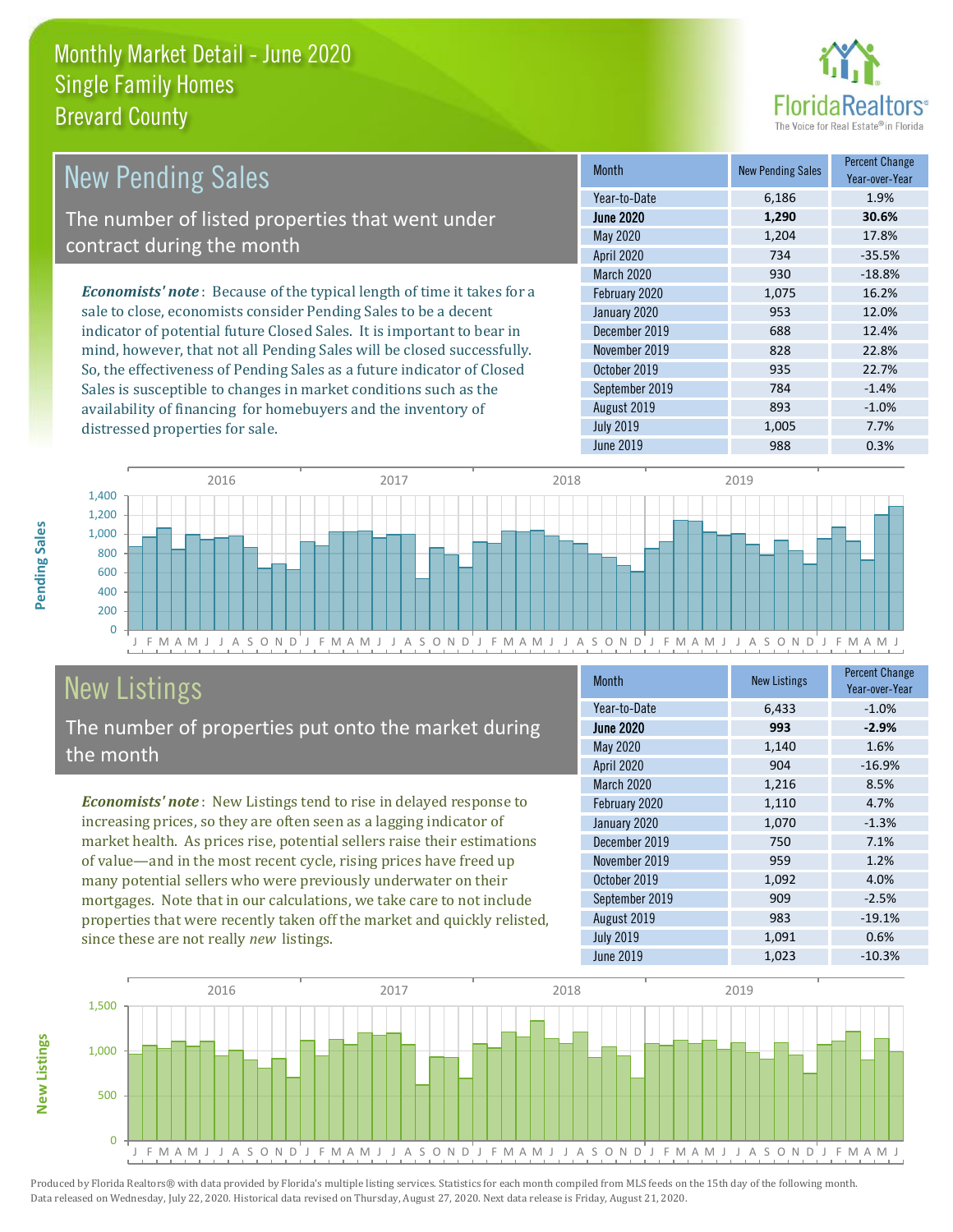

# Inventory (Active Listings)

The number of property listings active at the end of the month

*Economists' note* : There are a number of ways to define and calculate Inventory. Our method is to simply count the number of active listings on the last day of the month, and hold this number to compare with the same month the following year. Inventory rises when New Listings are outpacing the number of listings that go off-market (regardless of whether they actually sell). Likewise, it falls when New Listings aren't keeping up with the rate at which homes are going off-market.

| Month                    | Inventory | <b>Percent Change</b><br>Year-over-Year |
|--------------------------|-----------|-----------------------------------------|
| <b>YTD (Monthly Avg)</b> | 2,220     | $-18.0%$                                |
| <b>June 2020</b>         | 1,767     | $-27.4%$                                |
| May 2020                 | 2,220     | $-13.0%$                                |
| <b>April 2020</b>        | 2,436     | $-5.8%$                                 |
| <b>March 2020</b>        | 2,387     | $-13.8%$                                |
| February 2020            | 2,238     | $-24.2%$                                |
| January 2020             | 2,272     | $-22.9%$                                |
| December 2019            | 2,235     | $-20.4%$                                |
| November 2019            | 2,332     | $-20.1%$                                |
| October 2019             | 2,348     | $-16.3%$                                |
| September 2019           | 2,313     | $-12.1%$                                |
| August 2019              | 2,314     | $-15.2%$                                |
| <b>July 2019</b>         | 2,405     | $-6.3%$                                 |
| June 2019                | 2,433     | $-3.3%$                                 |



# Months Supply of Inventory

An estimate of the number of months it will take to deplete the current Inventory given recent sales rates

*Economists' note* : MSI is a useful indicator of market conditions. The benchmark for a balanced market (favoring neither buyer nor seller) is 5.5 months of inventory. Anything higher is traditionally a buyers' market, and anything lower is a sellers' market. There is no single accepted way of calculating MSI. A common method is to divide current Inventory by the most recent month's Closed Sales count, but this count is a usually poor predictor of future Closed Sales due to seasonal cycles. To eliminate seasonal effects, we use the 12-month average of monthly Closed Sales instead.

| <b>Month</b>             | <b>Months Supply</b> | <b>Percent Change</b><br>Year-over-Year |
|--------------------------|----------------------|-----------------------------------------|
| <b>YTD (Monthly Avg)</b> | 3.0                  | $-9.1%$                                 |
| <b>June 2020</b>         | 2.1                  | $-27.6%$                                |
| May 2020                 | 2.7                  | $-10.0%$                                |
| <b>April 2020</b>        | 2.9                  | $-6.5%$                                 |
| <b>March 2020</b>        | 2.7                  | $-20.6%$                                |
| February 2020            | 2.6                  | $-27.8%$                                |
| January 2020             | 2.6                  | $-27.8%$                                |
| December 2019            | 2.6                  | $-23.5%$                                |
| November 2019            | 2.8                  | $-20.0%$                                |
| October 2019             | 2.8                  | $-15.2%$                                |
| September 2019           | 2.8                  | $-12.5%$                                |
| August 2019              | 2.8                  | $-15.2%$                                |
| <b>July 2019</b>         | 2.9                  | $-6.5%$                                 |
| <b>June 2019</b>         | 2.9                  | $-6.5%$                                 |

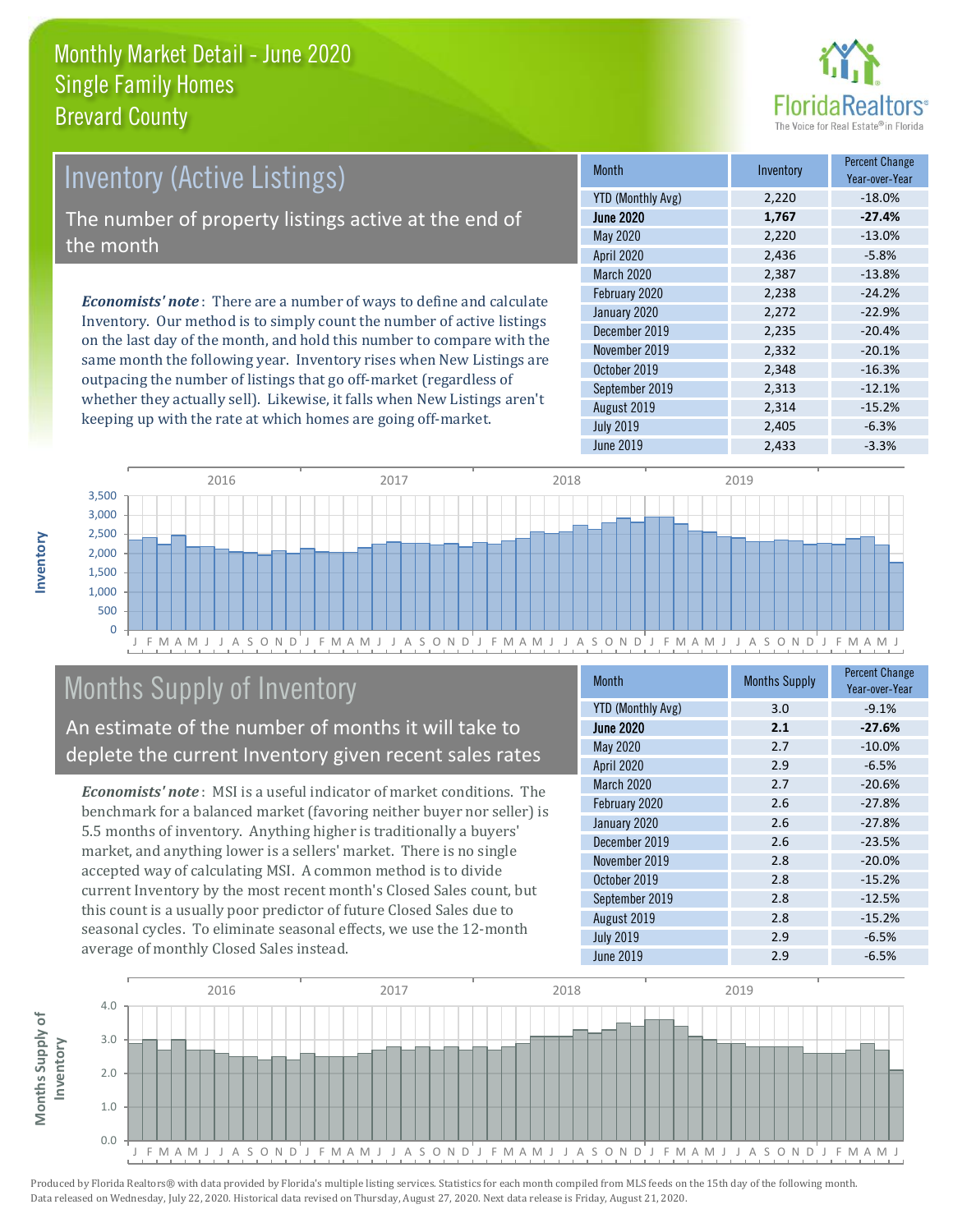

#### *Economists' note:* Closed Sales are one of the simplest—yet most important—indicators for the residential real estate market. When comparing Closed Sales across markets of different sizes, we recommend comparing the percent changes in sales rather than the number of sales. Closed Sales (and many other market metrics) are affected by seasonal cycles, so actual trends are more accurately represented by year-over-year changes (i.e. comparing a month's sales to the amount of sales in the same month in the previous year), rather than changes from one month to the next. \$1,000,000 or more 20 150.0% \$250,000 - \$299,999 175 31.6% \$300,000 - \$399,999 184 12.9% \$400,000 - \$599,999 153 33.0% \$600,000 - \$999,999 37 -5.1% \$150,000 - \$199,999 178 -3.8% \$200,000 - \$249,999 236 26.2% \$100,000 - \$149,999 49 -35.5% Sale Price Closed Sales Percent Change Year-over-Year Less than \$50,000 2 33.3%  $$50,000 - $99,999$  16 6.7% 200 250 ■ June 2019 **■ June 2020** 150 200 250 Closed Sales by Sale Price The number of sales transactions which closed during the month

#### $\Omega$ 50 100 150 Less than \$50,000 \$50,000 - \$99,999 \$100,000 \$149,999 \$150,000 - \$199,999 \$200,000 - \$249,999 \$250,000 - \$299,999 \$300,000 - \$399,999 \$400,000 - \$599,999 \$600,000 - \$999,999 \$1,000,000 or Median Time to Contract by Sale Price

The median number of days between the listing date and contract date for all Closed Sales during the month

*Economists' note* : Like Time to Sale, Time to Contract is a measure of the length of the home selling process calculated for sales which closed during the month. The difference is that Time to Contract measures the number of days between the initial listing of a property and the signing of the contract which eventually led to the closing of the sale. When the gap between Median Time to Contract and Median Time to Sale grows, it is usually a sign of longer closing times and/or declining numbers of cash sales.

| Sale Price            | <b>Median Time to</b><br>Contract | <b>Percent Change</b><br>Year-over-Year |
|-----------------------|-----------------------------------|-----------------------------------------|
| Less than \$50,000    | 19 Days                           | $-83.8%$                                |
| $$50,000 - $99,999$   | 31 Days                           | 675.0%                                  |
| $$100,000 - $149,999$ | 33 Days                           | 3.1%                                    |
| $$150,000 - $199,999$ | 37 Days                           | 5.7%                                    |
| \$200,000 - \$249,999 | 31 Days                           | 34.8%                                   |
| \$250,000 - \$299,999 | 29 Days                           | $-14.7%$                                |
| \$300,000 - \$399,999 | 46 Days                           | $-4.2%$                                 |
| \$400,000 - \$599,999 | 48 Days                           | $-12.7%$                                |
| \$600,000 - \$999,999 | 56 Days                           | $-5.1%$                                 |
| \$1,000,000 or more   | 76 Days                           | $-22.4%$                                |

more

 $\Omega$ 50 100



**Closed Sales**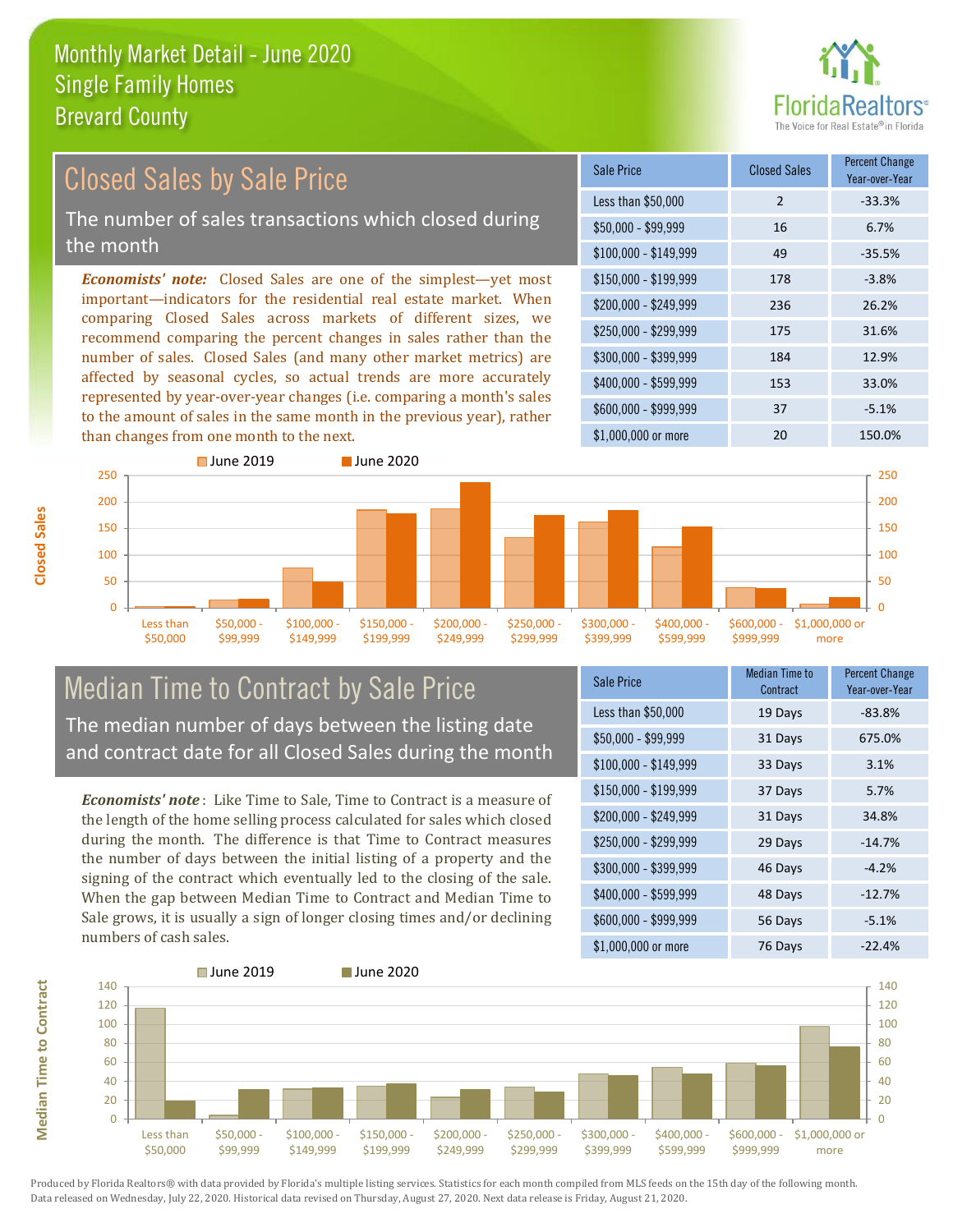

# New Listings by Initial Listing Price The number of properties put onto the market during

the month

*Economists' note:* New Listings tend to rise in delayed response to increasing prices, so they are often seen as a lagging indicator of market health. As prices rise, potential sellers raise their estimations of value—and in the most recent cycle, rising prices have freed up many potential sellers who were previously underwater on their mortgages. Note that in our calculations, we take care to not include properties that were recently taken off the market and quickly relisted, since these are not really *new* listings.

| <b>Initial Listing Price</b> | <b>New Listings</b> | <b>Percent Change</b><br>Year-over-Year |
|------------------------------|---------------------|-----------------------------------------|
| Less than \$50,000           | $\Omega$            | $-100.0%$                               |
| $$50,000 - $99,999$          | 8                   | $-65.2%$                                |
| $$100,000 - $149,999$        | 50                  | $-27.5%$                                |
| $$150,000 - $199,999$        | 152                 | $-30.0%$                                |
| \$200,000 - \$249,999        | 214                 | 9.2%                                    |
| \$250,000 - \$299,999        | 151                 | 7.1%                                    |
| \$300,000 - \$399,999        | 207                 | 29.4%                                   |
| \$400,000 - \$599,999        | 142                 | 2.9%                                    |
| \$600,000 - \$999,999        | 56                  | 3.7%                                    |
| \$1,000,000 or more          | 13                  | $-35.0%$                                |



### Inventory by Current Listing Price The number of property listings active at the end of the month

*Economists' note* : There are a number of ways to define and calculate Inventory. Our method is to simply count the number of active listings on the last day of the month, and hold this number to compare with the same month the following year. Inventory rises when New Listings are outpacing the number of listings that go off-market (regardless of whether they actually sell). Likewise, it falls when New Listings aren't keeping up with the rate at which homes are going off-market.

| <b>Current Listing Price</b> | Inventory     | <b>Percent Change</b><br>Year-over-Year |
|------------------------------|---------------|-----------------------------------------|
| Less than \$50,000           | $\mathcal{P}$ | $-66.7%$                                |
| $$50,000 - $99,999$          | 31            | $-6.1%$                                 |
| $$100,000 - $149,999$        | 73            | $-42.5%$                                |
| $$150,000 - $199,999$        | 207           | $-38.4%$                                |
| \$200,000 - \$249,999        | 285           | $-18.3%$                                |
| \$250,000 - \$299,999        | 287           | $-14.3%$                                |
| \$300,000 - \$399,999        | 303           | $-26.8%$                                |
| \$400,000 - \$599,999        | 297           | $-31.6%$                                |
| \$600,000 - \$999,999        | 197           | $-24.8%$                                |
| \$1,000,000 or more          | 85            | $-38.0%$                                |



Produced by Florida Realtors® with data provided by Florida's multiple listing services. Statistics for each month compiled from MLS feeds on the 15th day of the following month. Data released on Wednesday, July 22, 2020. Historical data revised on Thursday, August 27, 2020. Next data release is Friday, August 21, 2020.

**Inventory**